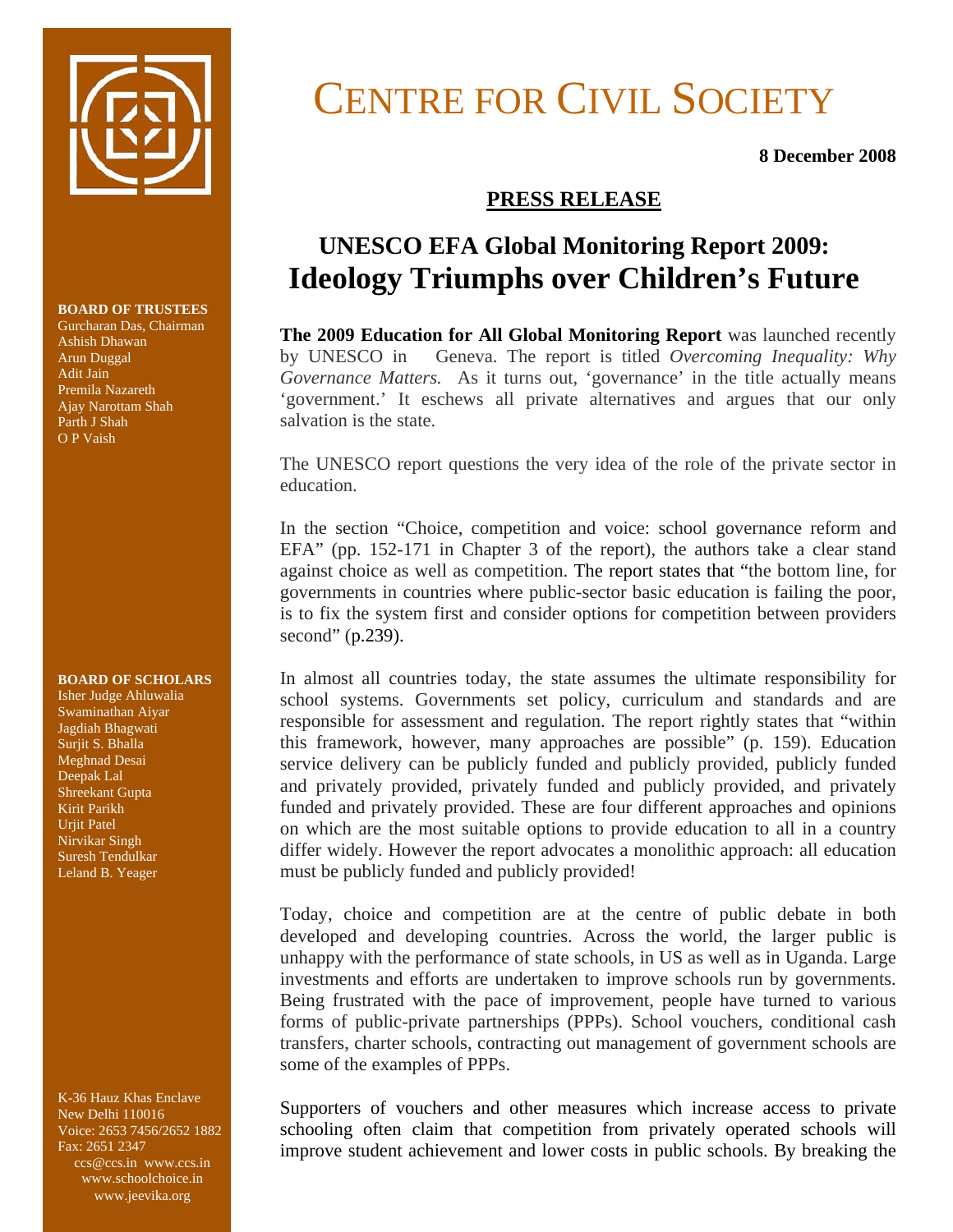monopoly on the education of the poor, these efforts could also put genuine pressure on government schools to improve.

The report emphasizes that evidence is not clear cut. While it is true that different studies have given very different results, the report's claim that "evidence from PISA data does not point to strong effects of school competition on learning outcomes" is challenged by a different study. In *"School Choice International"*  released in October

2008 by *Education Next*, Martin West and Ludger Woessmann, explore historical reasons for different extent of private schooling in countries and the effects of competition on student achievements and public educational expenditures. They used data from 21 European countries, the United States, Australia, Canada, Mexico, Turkey, New Zealand, Korea and Japan.

The findings of this large scale, international study speak quite clearly: Competition from private schools improves student achievement, for public school students as well as private school students. A 10-percentage-point increase in the share of national student enrollment in private schools generates an improvement in PISA math scores of 9.1 percent of a standard deviation and an improvement of about 5.5 percent of a standard deviation in both science and reading (West and Woessmann 2008, pp. 60-61). Interestingly, competition produces these benefits while decreasing expenditures on education, as measured by cumulative educational spending per pupil. A 10-percentage-point increase in the private school share today leads to a \$3,209 reduction in cumulative spending per student, or 5.6 percent of the average OECD spending level of \$56,947.

The GMR 2009 states that evidence of successful public-private partnership schemes from developed countries (eg. Sweden) cannot be used to predict positive outcomes of the same schemes in developing countries since countries differ too much. However, later in the report the authors go against their own logic and state that evidence of unsuccessful public-private partnership schemes from developed countries (eg. the US and England) indicates that such schemes would also not work in developing countries. This undermines the credibility of the authors and shows a clear bias.

The report describes that low-fee private schools are rapidly emerging in developing countries. The report asks "to what extent have [low-fee private schools] raised standards and enhanced equity?" (p.31). The report's authors think that they have not. However, comparative studies indicate that learning levels are higher in low-fee private schools than in government schools. James Tooley's two-year in-depth study in India, Ghana, Nigeria, and Kenya suggest that fears that most low-fee private schools are of the lowest quality are unwarranted. In Hyderabad, for example, mean scores in mathematics were about 22 percentage points and 23 percentage points higher in private unrecognized and recognized schools, respectively, than in government schools. The advantage was even more pronounced for English (James Tooley, *Private Education is Good for the Poor: A Study of Private Schools Serving the Poor in Low-Income Countries*, 2005). The well reputed *Annual Status of Education Report (Rural) 2007* finds that students from low-fee private schools in rural India perform better than students in government schools. Take the *percentage of children in standard 1 who can read letters or more:* 60% in government schools against 80% in private schools;